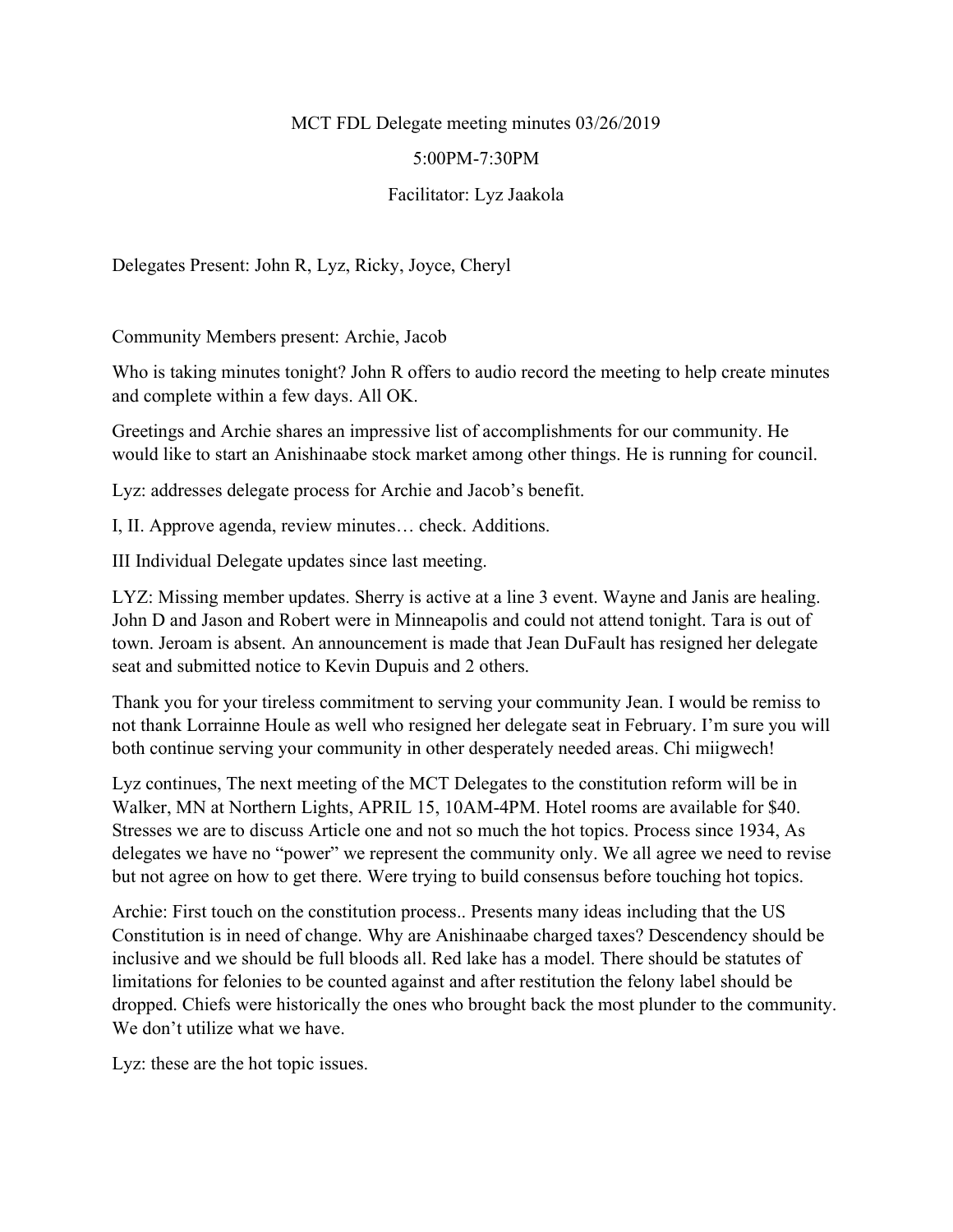Cheryl: We have a lot to do one by one. Our current constitution is too wordy. We need to assure the document we help craft is representative of the people. We must not wait for the affirmation of our oppressors. We must assert our sovereignty. It's not given to us. They gave us nothing.

John: In Canada, in 2017, The 1<sup>st</sup> nation Anishinaabe of one province redressed their treaties with France. An agreement was reached that returns all sovereign lands to the Anishinaabe after 3 years. I have been reached out to by a facebook friend who practices common law and interprets legal matters who said he helped in their process. He has agreed to come in to one of our future meetings via a technical remote method of our choosing to offer a presentation and answer questions. He is active also with the Utes in their process. Also a trusted friend offered her awareness of a doctoral thesis on the Clan System. She offered to share it with me for our benefit if we would like. I should have it soon. I personally endorse a return to the clan system as our FIRST governmental model to replace the DOI, SOI in our system.

Archie: working on a lawsuit to take over the MCT

John R: DOI approached the BIA to request us to change our constitution eliminating the SOI and replacing our checks and balances 8-10 years ago. It's their directive. MCT has been dragging feet on the process just reopening it for discussion and further revision.

Jacob: Relates how he has returned to the Fond du lac community after a couple decades. He is a nursing graduate with a strong personal sense of responsibility to his family and community. His Grandma was on RBC. Since returning to the community, He's waiting to see if the community is responsive and how he envisioned it. He sees the need to address Blood quantum as an important issue.

Joyce: Joyce relates how she has heard these discussions since Camp Promise in the 80's. The process has taken so long and she sees the need to do it now and complete the process successfully. Promotes Zaagibagaang as an explanation on clan system by John Morrin of Grand Portage.

Ricky: Born here, moved away. back 20 years now. We must address where our allegiance lies. How do we see ourselves? Zaagibagaang is a great resource for Constitution. By holding on to the current constitution it is furthering colonization. There is fear of the unknown. We need to retain our strong voices. His history is critical of the system. We can look to the history to see who voted how and why. Does not agree to "tweaking" the document. The treaties. I dissent. This system. It must be set up for our children and grandchildren.

Lyz: In Minneapolis, Attendees were listed. (See Minneapolis video), Miigwech Amanda Linden for your participation and 2 community members. We talked about the survey. We must link our future videos for the public in the cities. We must use our traditional knowledge. Predates these institutions. Promotes the Arizona institutes presentation speaker as a strong speaker. Enough people know who we are, the constitution does not tell us who we are. We need to put out the new old way we do things. Moving the process forward is significant. Moving forward 5 yards or to the end zone will be progress. The RBC stays hands off in our process. The TEC meetings are hard to watch. Dysfunctional. Out of destruction comes new growth. Agenda.. Article one.. we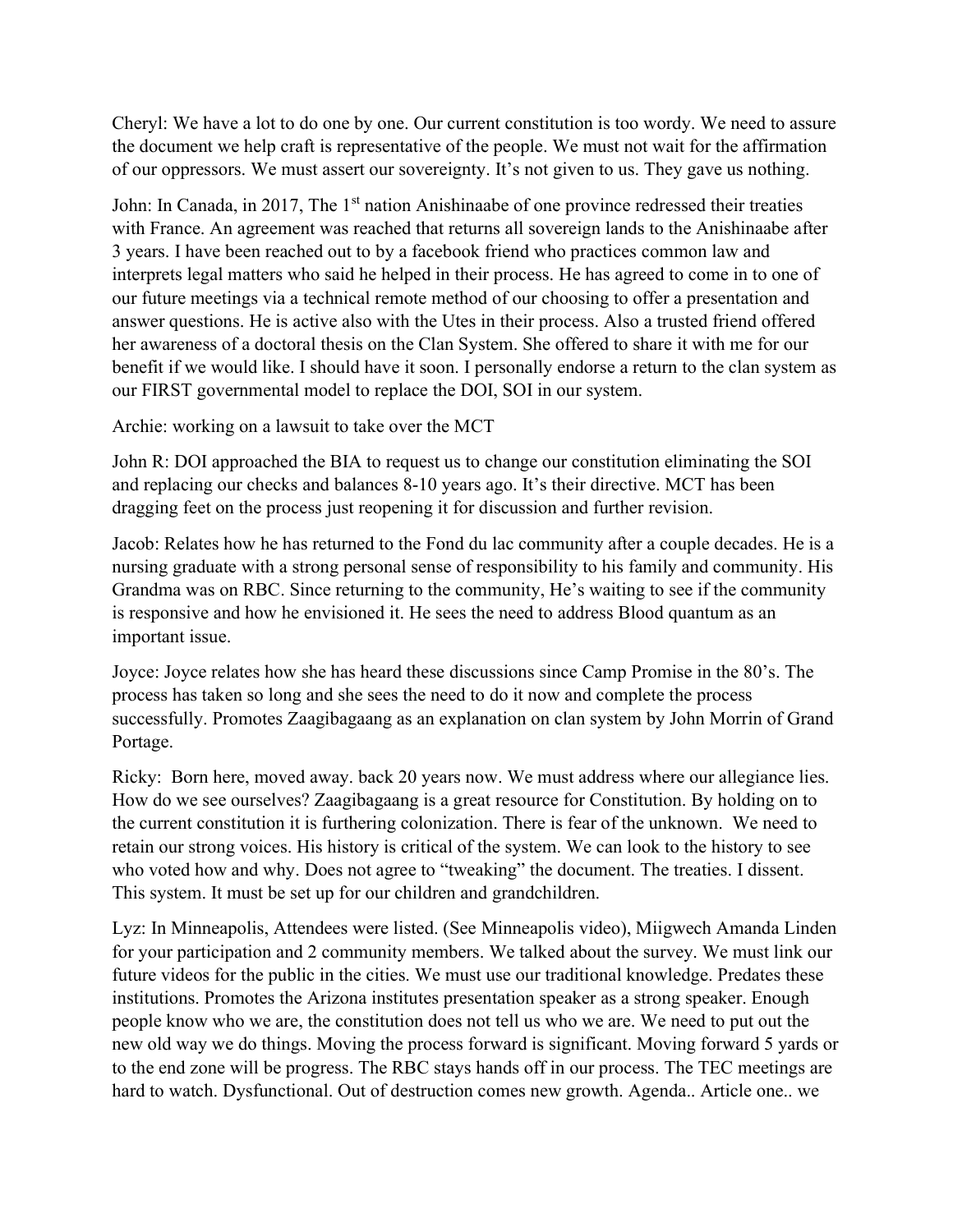need something to contribute there. Zaagibagaang will have a new presentation on Sunday, David Degrote March 31, 2PM at the college. Facebook live. Rather than having watch parties. Which are imperfect as they don't comment to the original feed. Travel reimbursement. We have nothing set up.

Cheryl: With the resignation of Jean, that leaves Tara as our sole financial contact to the MCT and FDL. Is there a conflict of interests? We have been reimbursed for nothing. The MCT has no approved budget to reimburse our gas or lodging for monthly meetings and since Tara replaced Wayne our FDL budget hasn't produced the approved gift cards or food budget for our biweekly meetings.

John: Our submitted budget approved weekly meetings for two gift cards and 100 a week for food. We are not even using half our approved budget.

Ricky: Tara has the gift cards. We need to contact her and have her get our budget right.

Cheryl: If Tara needs help she only need ask. We need to advertise the food and gift cards.

Lyz: I can contact Tara. Our meetings are only planned through May 28, We have to plan further now.

Cheryl: We need to add Minneapolis and Duluth to our meeting lists.

John: Perhaps we can keep what we have and use weekends for the cities.

Lyz: Challenging in the summer to get participation.

Joyce: Call Amanda to get best times and days.

Ricky: Need to add a return address to the bottom of the existing and future surveys. We must gain awareness in the cities. No one knows what's going on. Not fall victim to procrastination.

Archie: It's in the US constitution, we should pay NO taxes. Those people shall be taxed no more referring to us.

Lyz: Read the treaties.

Joyce: spoke of Bryan at Leech Lake, Grand Rapids on an legal issue of no taxes paid for a trailer or the land it set on.

Ricky: We have the power to Regulate our gambling as a sovereign nation.

Archie: Use the casinos and gambling as a trojan horse. Add Online gambling to increase revenue and make us all Millionaires.

Ricky: Let's get back to roles and responsibilities. (all laugh)

Lyz: Will be in Finland for the next meeting. We have been a bit frustrated in the process and need to focus on specifics.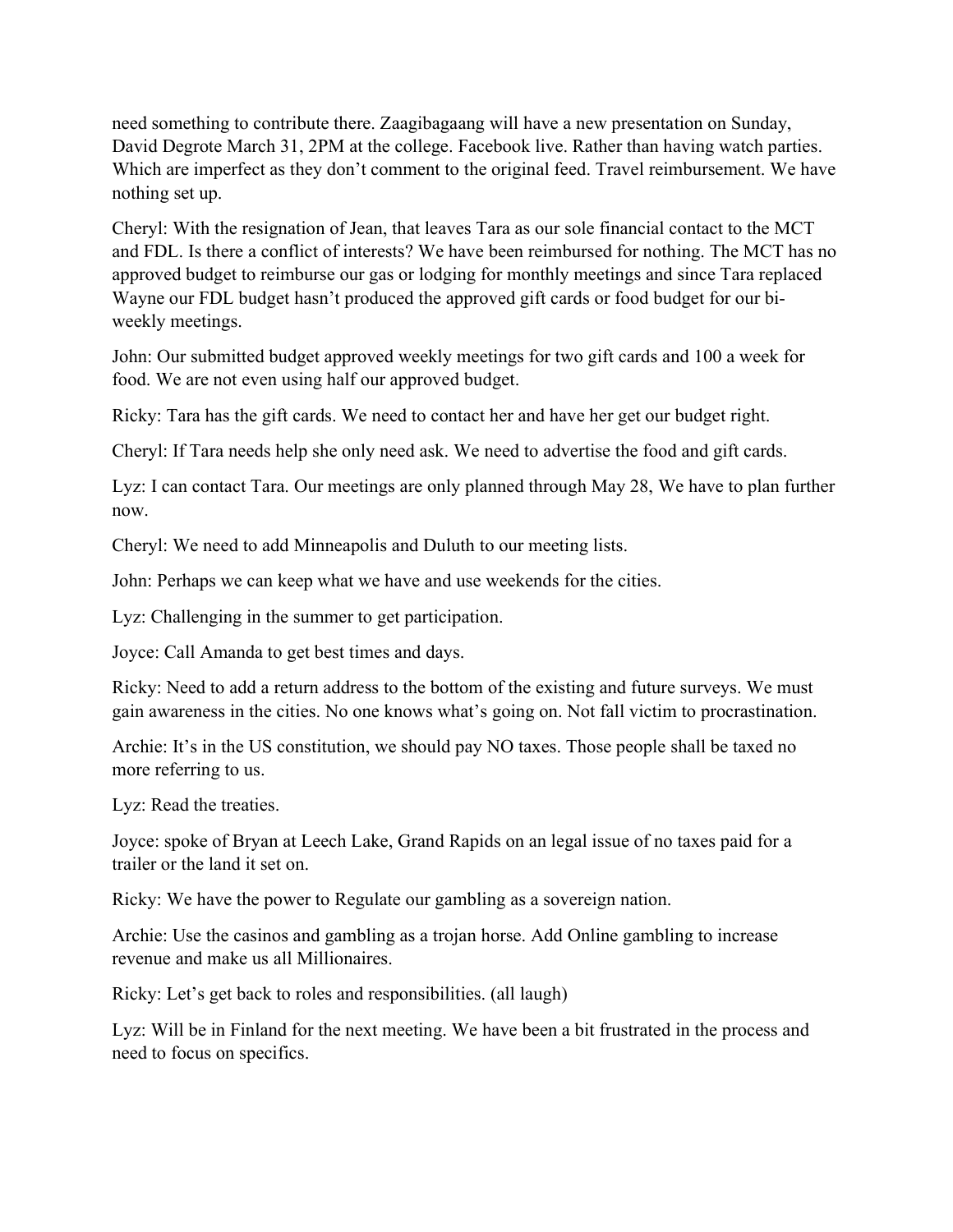Cheryl: Separate flyers are needed for each meeting. More interesting than our current list of days and places. More appealing to the eye. GRAB ATTENTION. Advertise food and gift cards. John had individual flyers for our meetings.

Archie: John. Can you do that?

John R. Sure.

Jacob: I could do it. Anybody could.

Joyce: Mel can make flyers and distribute them easily. She offered to personally distribute the flyers for each meeting. Chi miigwech!

Jacob: We need to make this less overwhelming and simplify the verbiage and presentation. This week we will talk about… instead of some big task.

Joyce: We should list what we want on the flyer. Change the info on every date.

Cheryl: We can ask Mel. Whoever is facilitating needs to contact Mel with the info for that next meeting. She can plug that into a template. Add we have food and drink and want to talk with you.

Ricky: We need to agree what we will do. We're supposed to work on article one and preamble. Organization and purpose.

Cheryl: We shouldn't do the preamble until we have a document to sum up.

Ricky: Yes, I've heard that. Like putting the cart before the horse.

Joyce: For the flyers. Date, Time, place, speaker?

Jacob: The flyers are good but then you must produce. If there's supposed to be a meal and there's just a few cookies… the public will be skeptical.

Ricky: We need an agenda by the 5<sup>th</sup>.

John R: I can contact Thomas Whitefeather to set up a presentation if it'll help plan for the agenda. (Goes to contact Thomas)

Cheryl: The template for the FDL website is easy to update and can be updated easily. We just change the date and location, but we're being put farther down the list as it's not a new flyer being submitted every time. Survey monkey can field 10 questions but one could abuse the system and log in from multiple emails, polluting the results.

Jacob: If you put a survey out soon you can have results before your next meeting.

John R: Contacted Thomas Whitefeather who has agreed to join us remotely for a 6PM presentation with us on our April 9 meeting. We set up so we can get an hour roll prepared before Thomas joins us for a half hour to an hour depending on how it goes. (He admits not everyone will like what he has to say. I know he enjoys the common law system and works to promote it. I believe it is intended to assert sovereignty in a more correct way. I would like to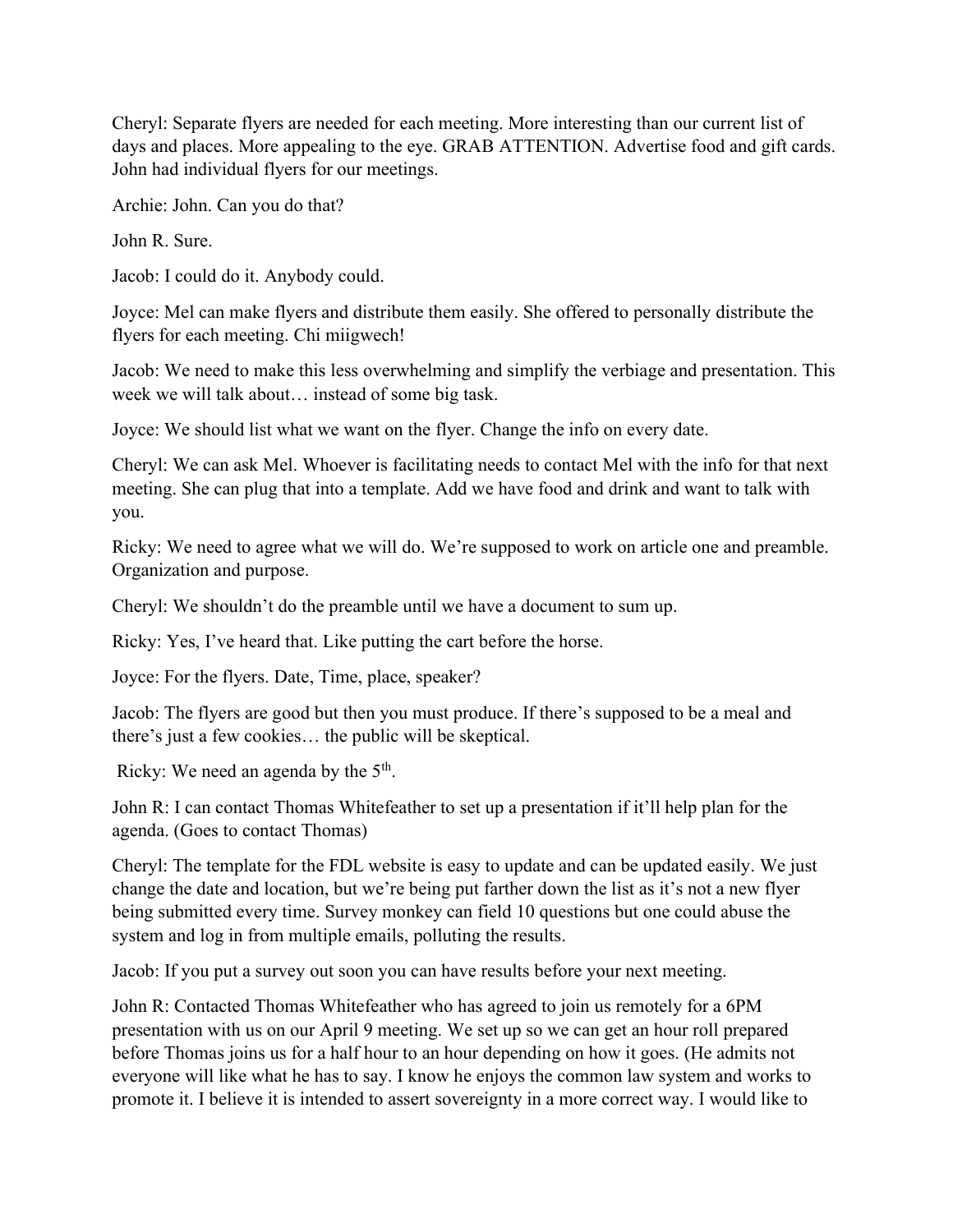know more of how the re-brokering of the Anishinaabe/France treaty and the implications of that).

Jacob: Write it down, I'll look forward.

## Hall noise as short discussion on article one is presented and discussed.

Jacob: His grandmother worked and wrote letters to people of influence and received answers. wishes he knew where they were.

Archie: Church formed the RBC. His grandmother started in it.

Ricky: We have to overcome the history of the landgrabbers and fur traders. We must put forth our values for over 4100 Chippewas in MN. Be united.

Archie: Bush smash grabbed us. The tribe sued the dept of agriculture for 750 million and settled. I'm suing Carlton county. We should sue everyone. Take them to court for everything their doing.

Jacob: That's how they live in California. SUE each other to survive.

Lyz: presents a drawing representing an umbrella where the "legal" constitution is only one spoke of the umbrella frame holding the larger fabric of the Anishinaabe tenants of who we really are. We aren't represented by the small portion (corporation) but the larger whole. We can keep the corporation part to retain the business aspect. But not be defined by it. Not a lawyer but maybe.

Jacob: Why do we call our tribal govt. a business committee instead of council.

Archie: The RBC is supposed to take care of the members who are starving.

Jacob: Why do we settle for "Chippewa". We are mis identifying by a mispronunciation.

Lyz: That's the English branding.

Archie: And not only that, we have Savages on the council. (laughter) That was a joke, (more laughter)

John R: I just want to re-iterate, and I will keep it brief. We are in our sixth mass extinction event on Earth taking place right now. I also know this is the time of the end of the Anishinaabe  $7<sup>th</sup>$  fire prophecy. I think these things go together, right now. We are at the end of the seventh fire prophecy. If you read the end of that prophecy, It doesn't say we go to war. It doesn't say we write a new constitution. What it says is that we wake up our elders. And be Anishinaabe. And save the sick world. Be a blessing to the whole world. We're a nation. The biggest on the continent. We need to be that strong nation, and then reach out to the other strong nations on this continent. As Cheryl said earlier we need to assert our sovereignty. We cannot accept their perceived "plenary power" as they've been bad business partners for hundreds of years now. There science says we are going extinct. Their science tells us we have 12 years. 3 years ago.